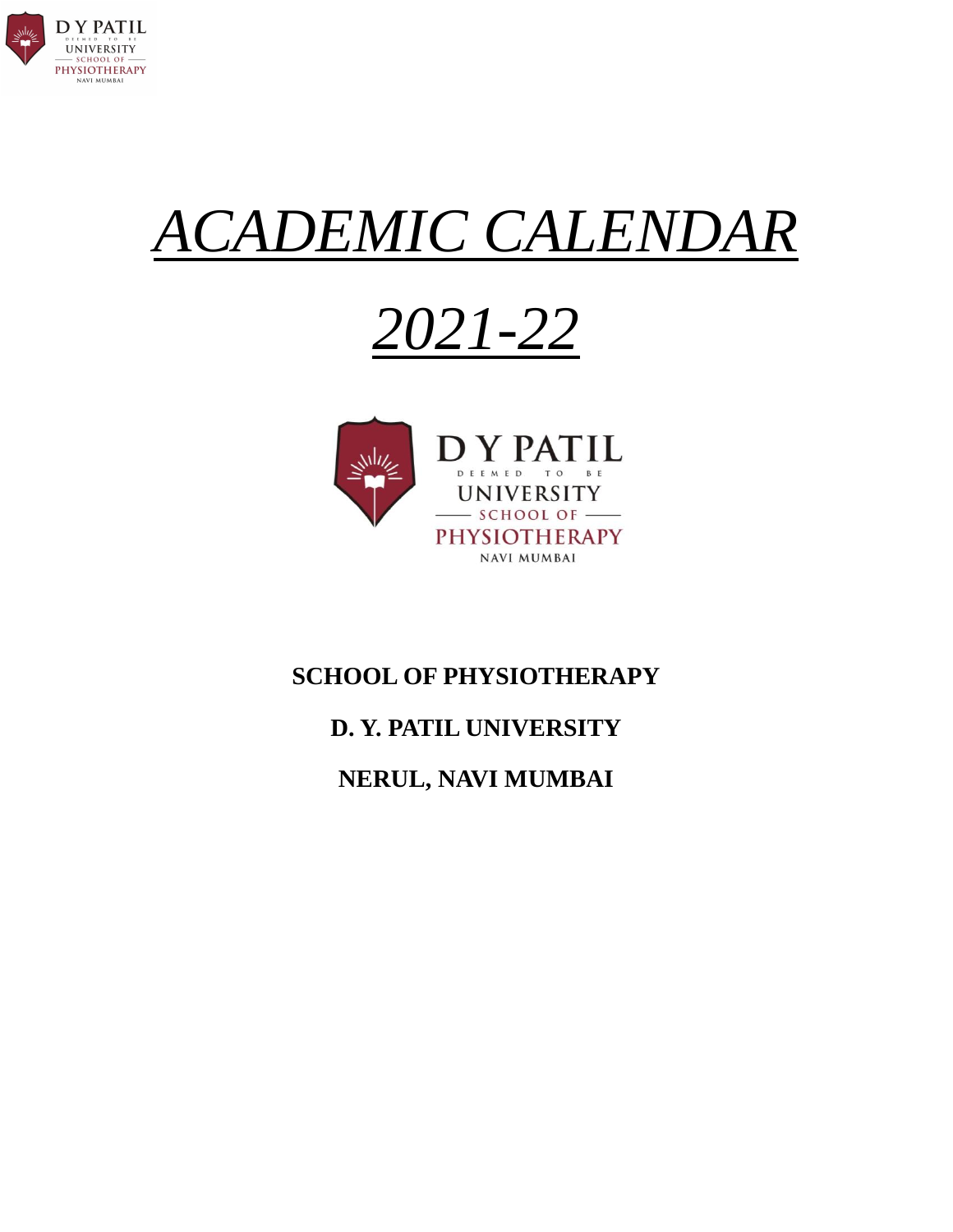

# **D. Y. PATIL UNIVERSITY SCHOOL OF PHYSIOTHERAPY**

## **Teaching Faculty**

| <b>Sr. No. Name</b> |                       | <b>Designation</b>                                                                    |
|---------------------|-----------------------|---------------------------------------------------------------------------------------|
| 1.                  | Dr. Unnati Pandit.    | Professor&Director, Head<br>Dept. of Electrotherapy and<br>Electrodiagnosis           |
| 2.                  | Dr. Twinkle Dabholkar | Professor and Head Dept. of<br>PT in Musculoskeletal<br>Conditions                    |
| 3.                  | Dr. Anuprita Thakur   | Professor and Head Dept. of<br>PT in Cardiovascular and<br><b>Pulmonay Conditions</b> |
| 4.                  | Dr. AjitDabholkar     | Professor and Head Dept. of<br>PT in Sports                                           |
| 5.                  | Dr. SathyaGuruprasad  | Assoc. Professor and Head<br>Kinesiotherapeutics and<br><b>Functional Diagnosis</b>   |
| 6.                  | Dr. AmrutaNerurkar    | Assoc. Professor& Head<br>Dept. Of PT in<br>Neurosciences                             |
| 7.                  | Dr. Anu Arora         | Assoc. Professor and Head<br>Dept. of PT in Community<br>Health                       |
| 8.                  | Dr. Dnyanesh Patil    | <b>Assoc Professor</b>                                                                |
| 9.                  | Dr. ShreevidyaKarthik | Assist. Prof.                                                                         |
| 10.                 | Dr. Bindya Sharma     | Assist. Prof.                                                                         |
| 11.                 | Dr. Riddhi Shroff     | Assistant Prof.                                                                       |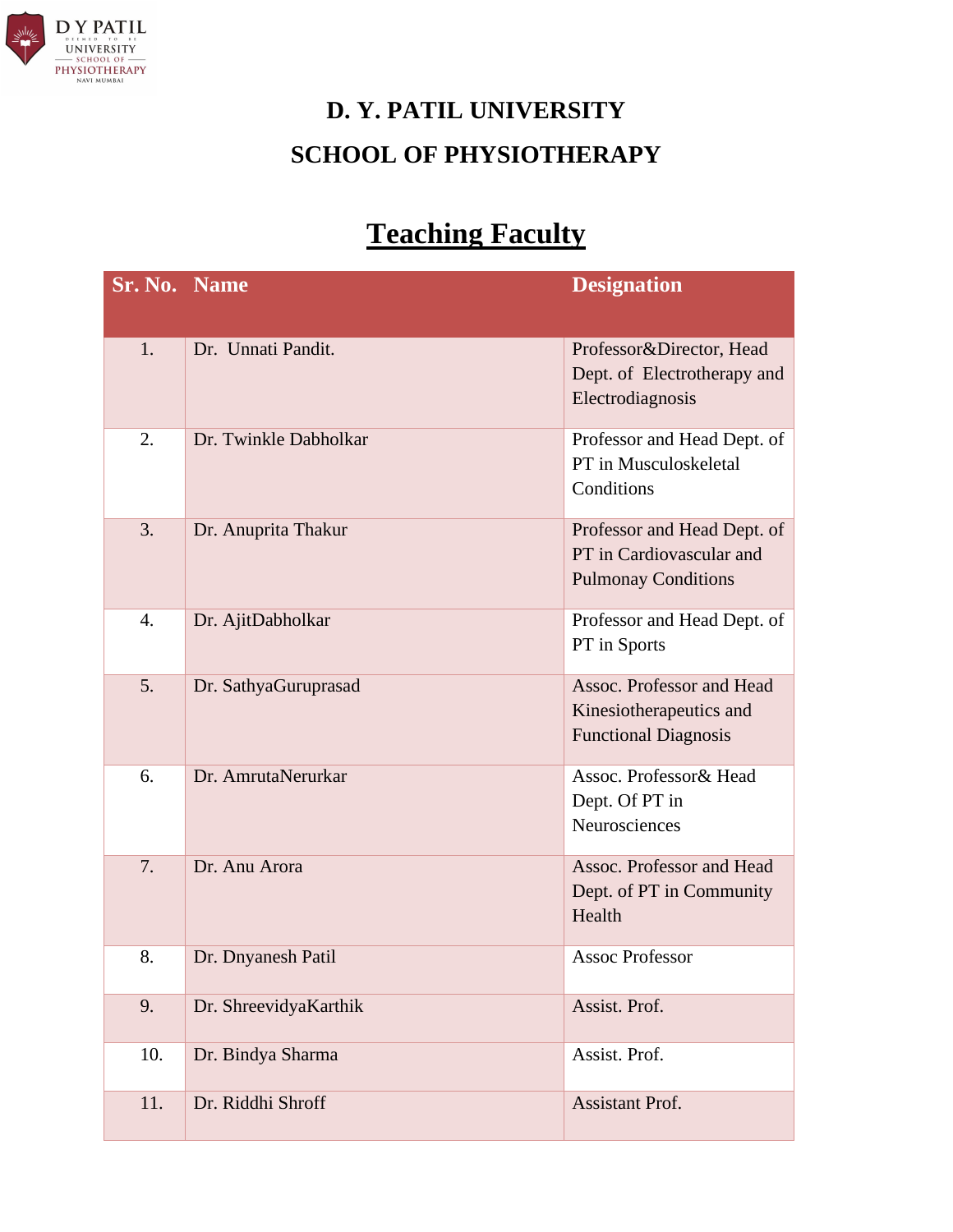

| 12. | Dr. PranitaGanjave        | <b>Assistant Prof.</b> |
|-----|---------------------------|------------------------|
| 13. | Dr. SummaiyaZareen Shaikh | <b>Assistant Prof.</b> |
| 14. | Dr. ShradhaPawar          | <b>Assistant Prof.</b> |
| 15. | Dr. SukhadaPrabhu         | <b>Assistant Prof.</b> |
| 16. | Dr. Titiksha Pol          | Assistant Prof.        |
| 17. | Dr. RishabhSharan         | <b>Assistant Prof.</b> |
| 18. | Dr. TanviBelvalkar        | Assistant Prof.        |
| 19. | <b>DrSarveshShirsat</b>   | <b>Assistant Prof.</b> |
| 20. | Dr. AishwaryaShivankar    | <b>Assistant Prof.</b> |
| 21. | Dr. KirtiJadhav           | <b>Assistant Prof.</b> |
| 22. | Dr. Prathamesh Nikam      | <b>Assistant Prof.</b> |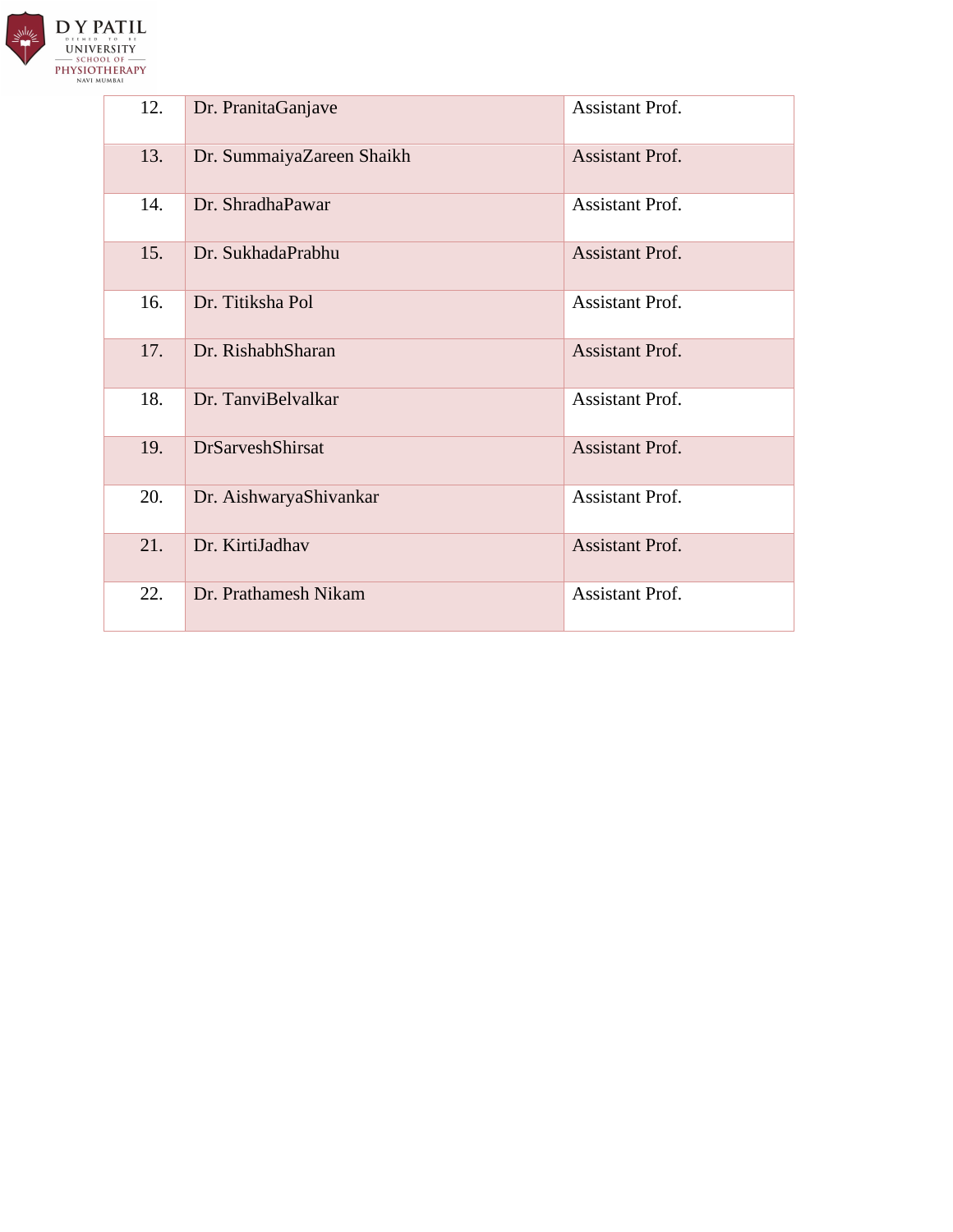

#### **General Holidays for 2021-22**

|                         | <b>Holiday</b>                   | <b>Date</b>                 | <b>Day</b> |
|-------------------------|----------------------------------|-----------------------------|------------|
| $\mathbf{1}$            | Bakri ID                         | 21 <sup>st</sup> July 2021  | Wednesday  |
| $\boldsymbol{2}$        | Parsi New year                   | 16th Aug 2021               | Monday     |
| $\overline{\mathbf{3}}$ | Moharrum                         | 19th Aug 2021               | Thursday   |
| $\overline{\mathbf{4}}$ | Ganesh Chaturthi                 | 10thSept 2021               | Friday     |
| 5                       | Gandhi Jayanti                   | 2 <sup>nd</sup> Oct 2021    | Saturday   |
| 6                       | Dasara                           | 15 <sup>th</sup> Oct 2021   | Friday     |
| $\overline{7}$          | EidMilad                         | 19th Oct 2021               | Tuesday    |
| 8                       | DiwaliAmavsya (LaxmiPoojan)      | 4 <sup>th</sup> Nov 2021    | Thursday   |
| 9                       | Diwali Balipratipada             | 5 <sup>th</sup> Nov 2021    | Friday     |
| 10                      | Bhaubeej                         | $6th$ Nov 2021              | Saturday   |
| 11                      | GurunanakJayanti                 | 19th Nov 2021               | Friday     |
| 12                      | Christmas                        | 25 <sup>th</sup> Dec 2021   | Saturday   |
| 13                      | Republic Day                     | 26th Jan 2022               | Wednesday  |
| 14                      | ChhatrapatiShivajiMaharajJayanti | 19th Feb 2022               | Saturday   |
| 15                      | Maha Shivaratri                  | 1st March 2022              | Tuesday    |
| 16                      | Holi                             | 18 <sup>th</sup> Mar 2022   | Friday     |
| 17                      | GudiPadwa                        | 2 <sup>nd</sup> April 2022  | Saturday   |
| 18                      | DrAmbedkarJayanti                | 14th April 2022             | Thursday   |
| 19                      | Good Friday                      | 15 <sup>th</sup> April 2022 | Friday     |
| 20                      | Ramzan-ID                        | 3rd May 2022                | Tuesday    |
| 21                      | BduddhaPournima                  | 16th May 2022               | Monday     |
|                         |                                  |                             |            |

**University authorities have the right to verify and make changes to the above list from time to time as may be desired**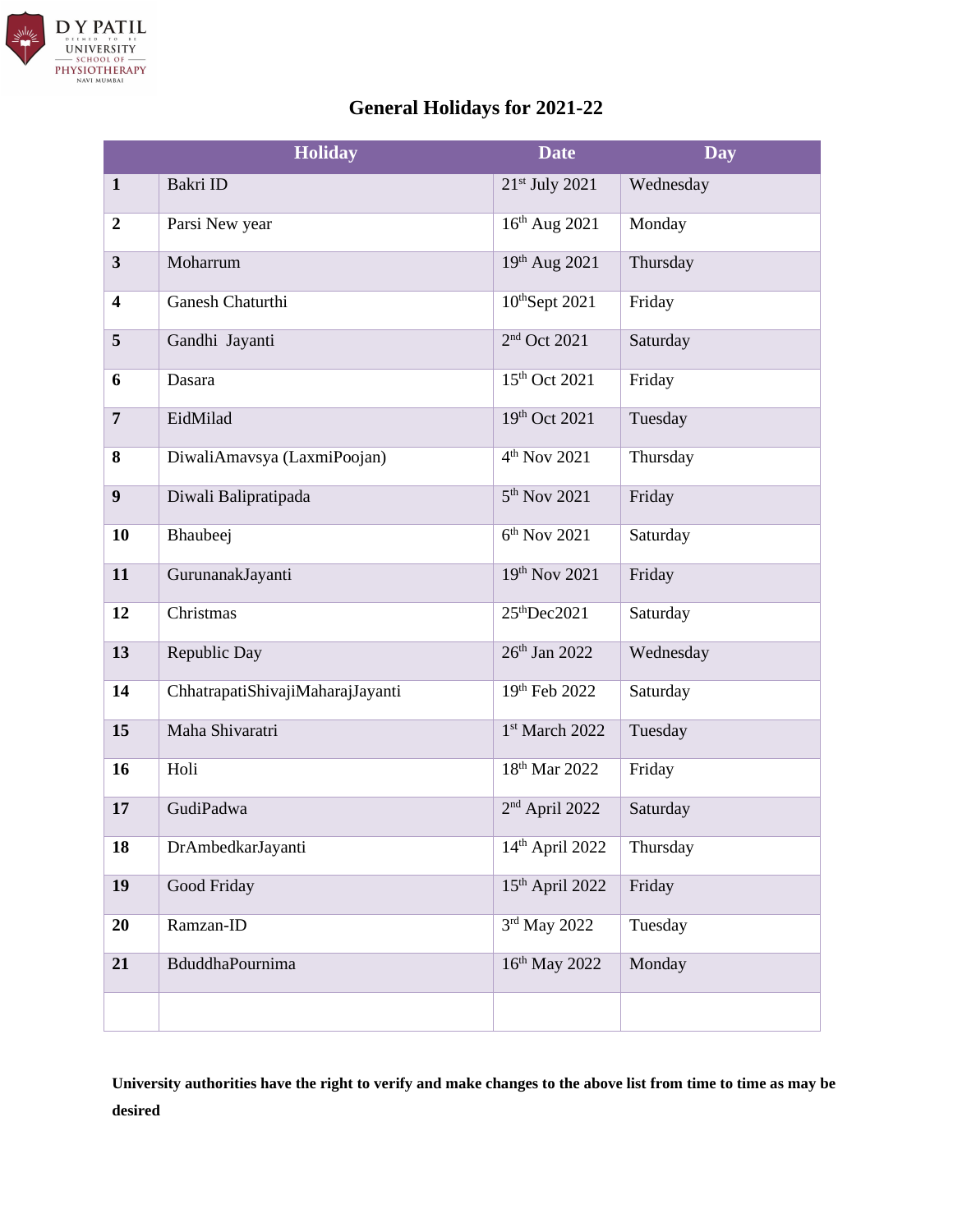

## The Academic term & Vacations for the Year 2021-22

| Academic Year 2018-18       | From                | <b>To</b>                     |
|-----------------------------|---------------------|-------------------------------|
| I <sup>st</sup> Term        | August 2021         | December2021                  |
| <b>Diwali Vacation</b>      | $23rd$ October 2021 | 7 <sup>th</sup> November 2021 |
| <b>II<sup>nd</sup></b> Term | January 2022        | June 2022                     |
| <b>Vacation</b>             | $1st$ May 2022      | 31 <sup>st</sup> May 2022     |

| <b>Student Planner</b>                                                            | <b>Tentative Date</b>            |
|-----------------------------------------------------------------------------------|----------------------------------|
| Orientation Programme 1 <sup>st</sup> BPT, 1 <sup>st</sup> MPT,<br>Interns        | Jan 2022                         |
| University Exams for 1 <sup>st</sup> BPT and 1 <sup>st</sup> MPT<br>2021-22 batch | December 2022                    |
| <b>Terminals Exams</b>                                                            | $1st$ to $4th$ week of December. |
| Prelims Exams                                                                     | $1st$ to $4th$ week of April.    |
| <b>University Exams Odd Batch</b>                                                 | December 2021                    |
| University Exams Regular Batch                                                    | June/ July 2021                  |
| Annual Cultural Festival CHAOS/ Oath<br>ceremony                                  | TBD tentatively Jan 2022         |
| PPL/Sports                                                                        | TBD tentatively Jan 2022         |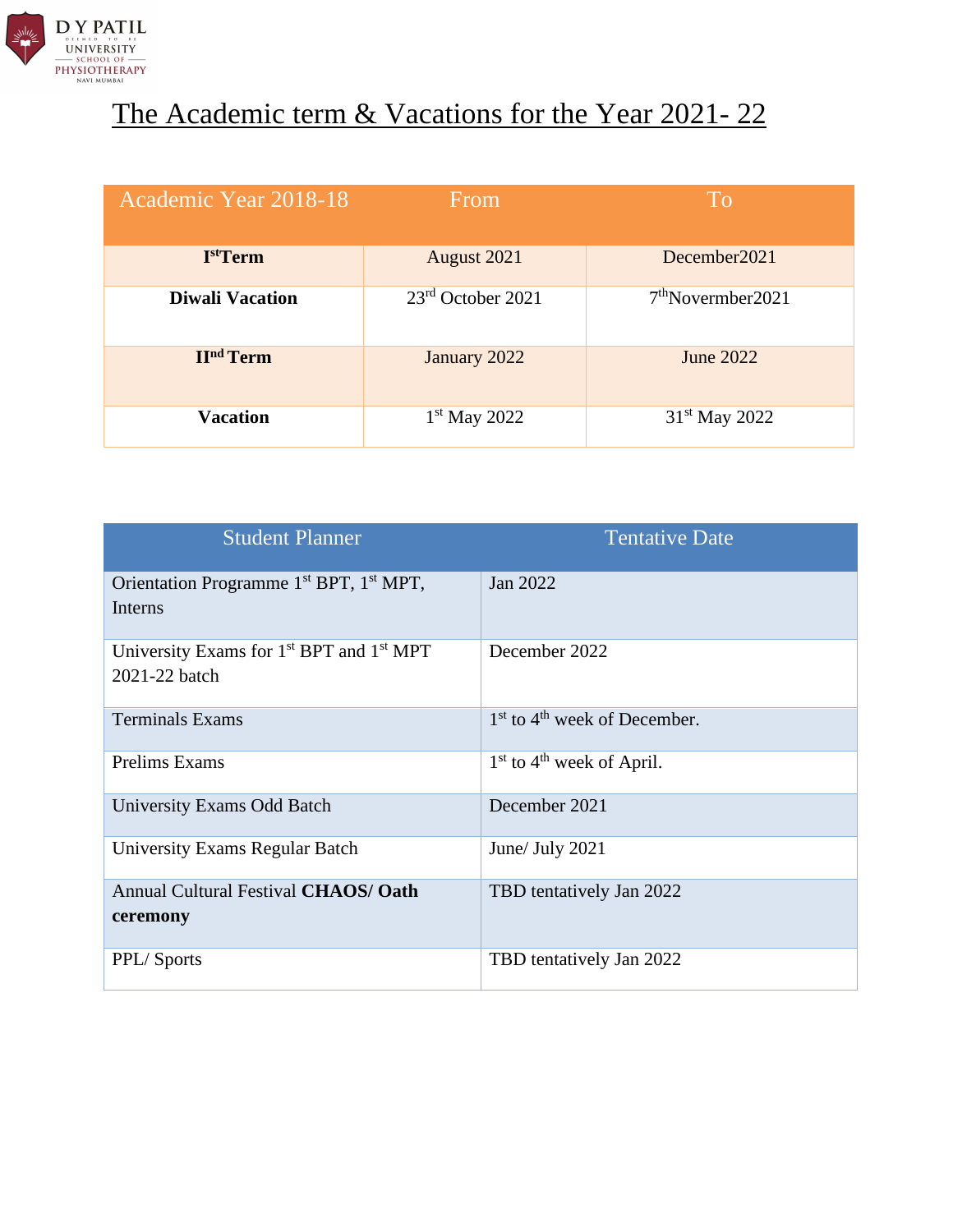

# SchoolCommittees& Responsibilities

| $S_{r.}$ no    | Committees                    | Chairperson           | Member                    |
|----------------|-------------------------------|-----------------------|---------------------------|
| $\mathbf{1}$   | <b>Steering Committee</b>     | Dr. Twinkle Dabholkar | Dr. Anuprita Thakur       |
| $\overline{2}$ | <b>Academic Activities</b>    | Dr. Twinkle Dabholkar | Dr. Riddhi Shroff         |
|                |                               |                       |                           |
|                | <b>CME &amp; Workshops</b>    | Dr. Anuprita Thakur   | Dr. Anu Arora             |
|                | <b>Tutor Ward</b>             | Dr.UnnatiPandit       | Vrushali                  |
|                | Remedial                      | Dr. AmrutaNerurkar    |                           |
|                | <b>Journal Club</b>           |                       | Dr. Ajit                  |
|                | Time table                    |                       | Dr. Twinkle Dabholkar.    |
|                | <b>Portion Distribution</b>   |                       | Dr. Unnati & Dr. Twinkle. |
|                | <b>Board of Studies (UG)</b>  | Dr. Anu Arora         |                           |
|                | <b>Board of Studies (PG)</b>  | Dr. Sathya G          |                           |
|                |                               |                       |                           |
|                | <b>Medical Education Cell</b> | Dr. Ajit              | <b>External Faculty</b>   |
| 3              | LMS & Website.                | Dr. Dnyanesh Patil    | Dr. Titiksha              |
| $\overline{4}$ | <b>Feedbacks</b>              | Dr. Shreevidya        |                           |
|                | Students Feedbacks-           |                       |                           |
|                | 1 <sup>st</sup> Yr            |                       | Dr. Pranita               |
|                | $2n$ d                        |                       | Dr. Sumaiya               |
|                | 3 <sup>rd</sup>               |                       | Dr. Riddhi                |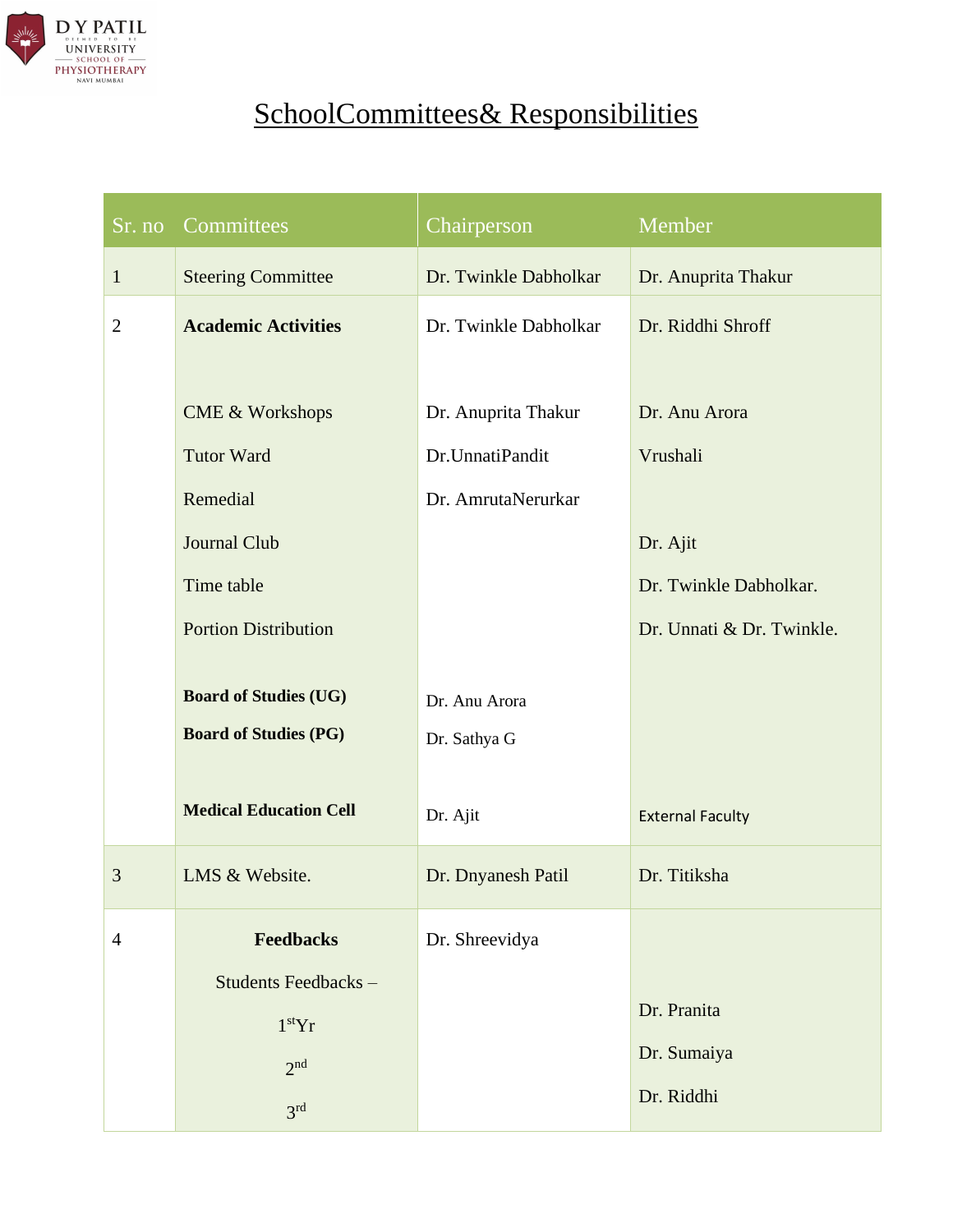

|                 | 4 <sup>th</sup>                                   |                                | Dr. Titiksha                      |
|-----------------|---------------------------------------------------|--------------------------------|-----------------------------------|
|                 | Interns                                           |                                | Dr. Anu                           |
|                 | $MPT-1$                                           |                                | Dr. Anuprita                      |
|                 | $MPT-2$                                           |                                | Dr. Twinkle Dabholkar             |
|                 | Patients feedbacks                                |                                | Dr. Sumaiya                       |
|                 | Alumni feedback                                   |                                | Dr. Sathya                        |
|                 | Parents feedback                                  |                                | Dr. Sukhada                       |
|                 | <b>Examiners Feedback</b>                         |                                |                                   |
|                 | Employers                                         |                                | Dr. Riddhi                        |
| $5\overline{)}$ | <b>Exam Committee</b>                             | Dr. Anuprita Thakur            | Dr. Shreevidya                    |
| 6               | <b>Grievance Redressal</b>                        | Dr. Unnati Pandit              | Dr. Anuprita Thakur               |
|                 | Committee                                         |                                | Dr. Twinkle Dabholkar             |
| $\overline{7}$  | <b>Research Committee</b>                         | Dr. Ajit                       | Dr. Prathamesh                    |
|                 |                                                   | (Faculty Research)             |                                   |
|                 | <b>Institutional Research</b><br>Committee for PG | Dr. Ajit (Chair)               | All PG guides                     |
|                 | <b>Research Advisory</b><br>Committee             | Dr. Ajit (Member<br>Secretary) | All PhD guides                    |
| 8               | Cultural & Sports                                 | Dr. Bindya                     | Sumaiya<br><b>Student Council</b> |
|                 | Committee                                         | Dr.Dnyanesh                    |                                   |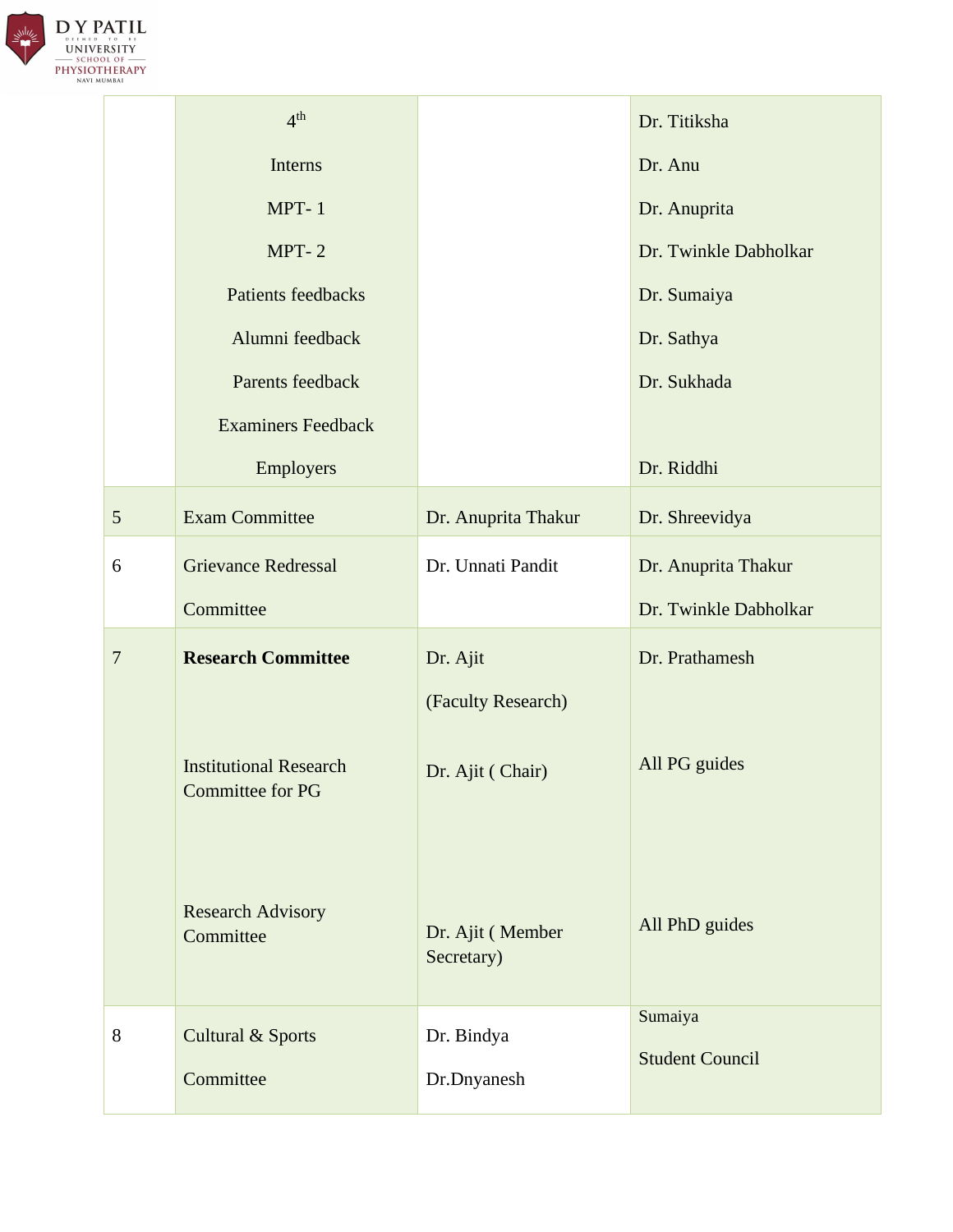

| 9  | <b>Student Council</b>                              | Dr. Anu Arora                       | Dr. Tanvi                                                                       |
|----|-----------------------------------------------------|-------------------------------------|---------------------------------------------------------------------------------|
| 10 | <b>Magazine Committee</b>                           | Dr. Bindya                          | <b>Student Representatives</b><br>Dr. Sumaiya<br><b>Student Representatives</b> |
| 11 | <b>Staff Welfare Committee</b>                      | Dr. Sathya                          | Dr. Shreevidya                                                                  |
| 12 | Extension/Extramural<br><b>Activities Committee</b> | Dr. Bindya Sharma                   | Dr. Shraddha Pawar                                                              |
| 13 | <b>Library Committee</b>                            | Dr. AjitDabholkar                   | Dr.Rishabh, VidyaDalvi                                                          |
| 14 | <b>Purchase Committee</b>                           | Dr. Sathya                          | Dr. Pranita.<br>VrushaliDandavate                                               |
| 15 | <b>Counseling Committee</b>                         | Dr. Unnati Pandit                   | Dr. Anu Arora<br>Dr. AmrutaNerurkar                                             |
| 16 | <b>Committee for Annual</b><br>Report& IQAC         | Dr. Anu Arora (IQAC<br>Coordinator) | Dr. Dnyanesh (bi- weekly/<br>monthly report)                                    |
| 17 | <b>Anti-Ragging Committee</b>                       | Dr. Unnati Pandit                   | Dr. Sathya<br>Dr. Dnyanesh<br><b>Student Representatives</b>                    |
| 18 | <b>Alumni Committee</b>                             | Dr. Amruta                          | Dr. Sathya, Sukhada                                                             |
| 19 | <b>Parents Teacher Association</b>                  | Dr. Shreevidya                      | All teachers in charge $+$<br>Sukhada(Feedbacks)                                |
| 20 | Maintenance IT                                      | Dr. Dnyanesh                        | Vrushali, Kadambari                                                             |
| 21 | <b>Gender Sensitization</b>                         | Dr. Bindya                          | Dr. Sarvesh                                                                     |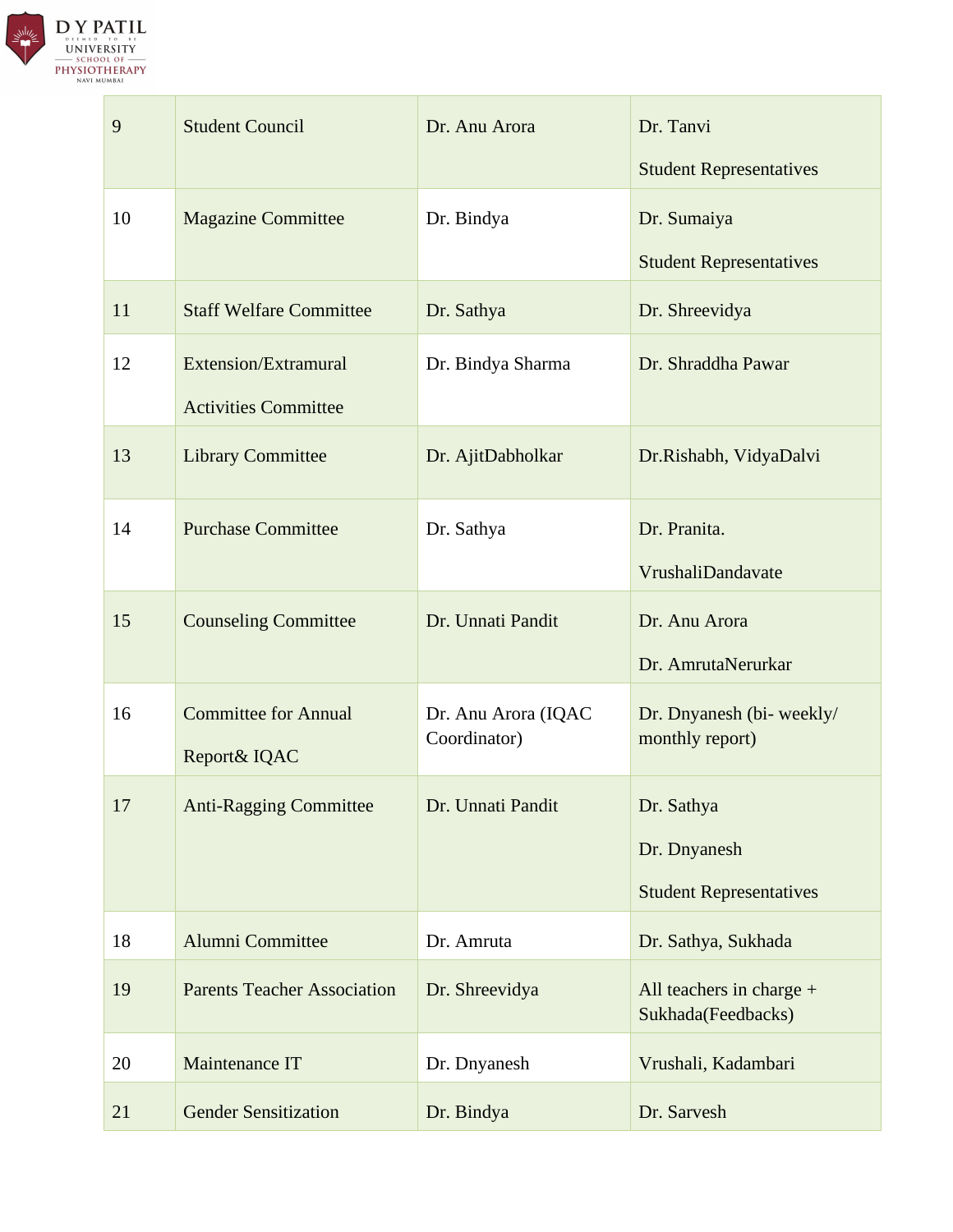

|    |                        |                      | <b>Gender Champions (students)</b> |
|----|------------------------|----------------------|------------------------------------|
| 22 | <b>Staff Appraisal</b> | Dr. Unnati           | Dr. Riddhi                         |
| 23 | Placements             | Dr. Twinkle, Dr. Anu | Dr. Tanvi                          |

#### **\* Dr. Unnati Pandit & Dr. Twinkle Dabholkar& Dr. AnupritaThakur are permanent invitees**

**Batch Coordinators** 

**FYBPT**- Dr. Sathya, Dr. Pranita

**SYBPT**-Dr. Sumaiya, Dr. Sukhada, **Dr. Dnyanesh Patil**(Odd batch and over all responsibility)

**TYBPT**- Dr. Riddhi, Dr. Titiksha,Dr. Rishabh,**Dr. Shreevidya**(Odd batch and overall responsibility)

**Final Year BPT**- Dr. Shraddha,Dr. Bindya, **Dr. Amruta**(Odd batch and over all responsibility)

**Interns**- Dr. Anu, Dr. Tanvi

**MPT Part 1** - Dr. Anuprita.

**MPT Part 2**- Dr. Twinkle.

July - 2021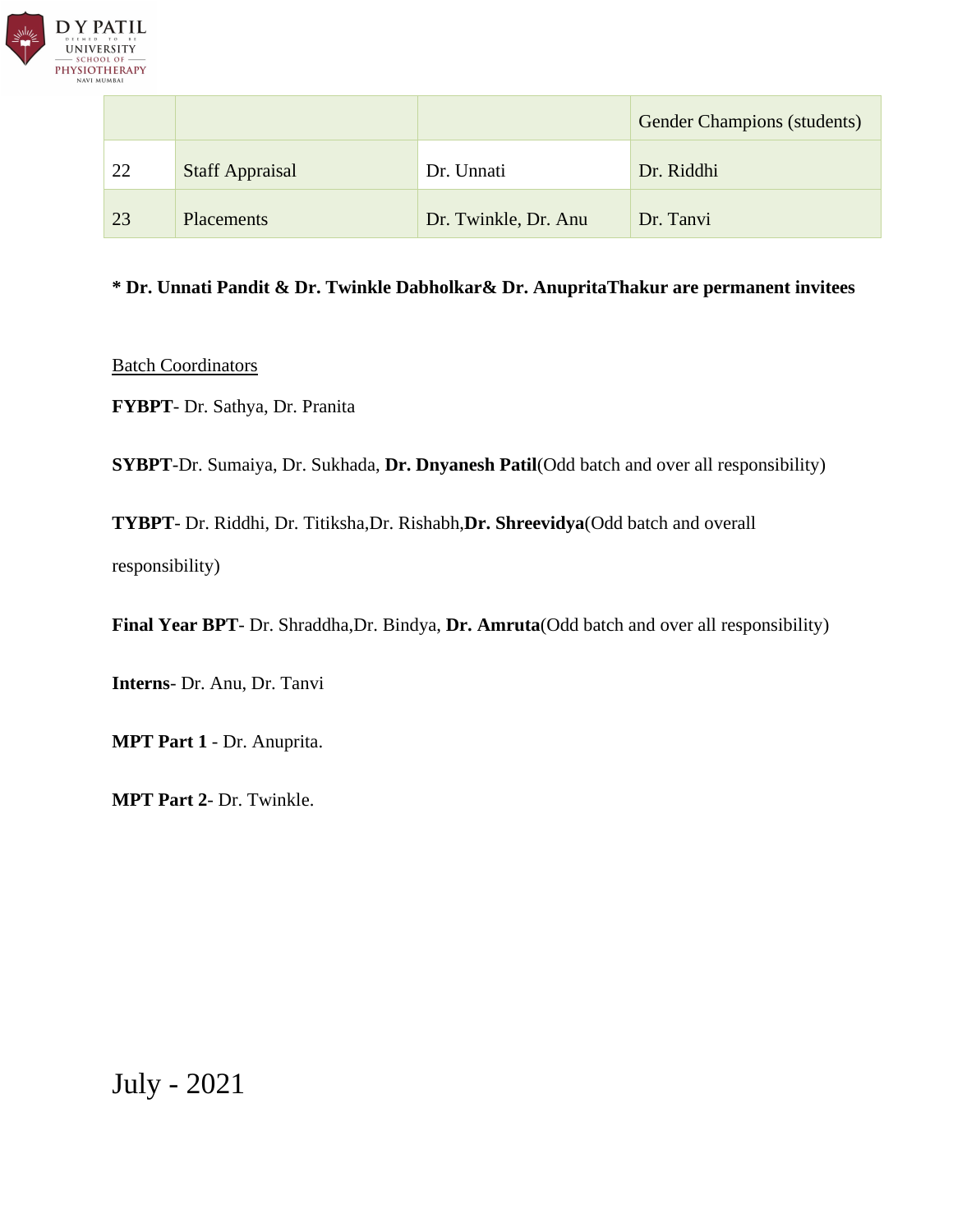

| $1st \& 3rd July$    | <b>RAC</b> for PhD progress report  |
|----------------------|-------------------------------------|
| $1st$ to $12th$ July | <b>University MPT exams</b>         |
| $5th$ July           | <b>Extension Extramural Meeting</b> |
| $12th$ July          | <b>Library Committee Meeting</b>    |
| $30th$ July          | <b>IOAC-</b> monthly report         |

# August - 2021

| $5th$ August           | <b>Student Council Activity</b>                                           |
|------------------------|---------------------------------------------------------------------------|
| 9 <sup>th</sup> August | Research Committee Meeting (for 2 <sup>nd</sup> MPT dissertation update)  |
| $10th$ August          | <b>Parents Teacher Meet (odd batch)</b>                                   |
| $28th$ August          | <b>BOS</b> in Preclinical & Para clinical subjects                        |
| $29th$ August          | <b>BOS</b> in Clinical Subjects & Clinical Conditions in Physiotherapy    |
| $30th$ August          | <b>Post Graduate Board of Studies Meeting</b>                             |
| $31st$ August          | Orientation Program for Interns, 1 <sup>st</sup> BPT, 1 <sup>st</sup> MPT |
| $31st$ August          | <b>IQAC-</b> monthly report                                               |

# September – 2021

| 3 <sup>rd</sup> September  | <b>Steering Committee Meeting</b>                                                |
|----------------------------|----------------------------------------------------------------------------------|
| $3rd$ September            | <b>Student Council Activity- Teachers Day Celebration</b>                        |
| 6 <sup>th</sup> September  | <b>Cultural Committee Meeting</b>                                                |
| 9 <sup>th</sup> September  | <b>Extension Activity- World Physical Therapy Day on 8th</b><br><b>September</b> |
| $13th$ September           | <b>Magazine Committee Meeting</b>                                                |
| 18 <sup>th</sup> September | <b>Alumni Committee Meeting</b>                                                  |
| $20th$ September           | <b>Research Committee Meeting (Interns Project synopsis)</b>                     |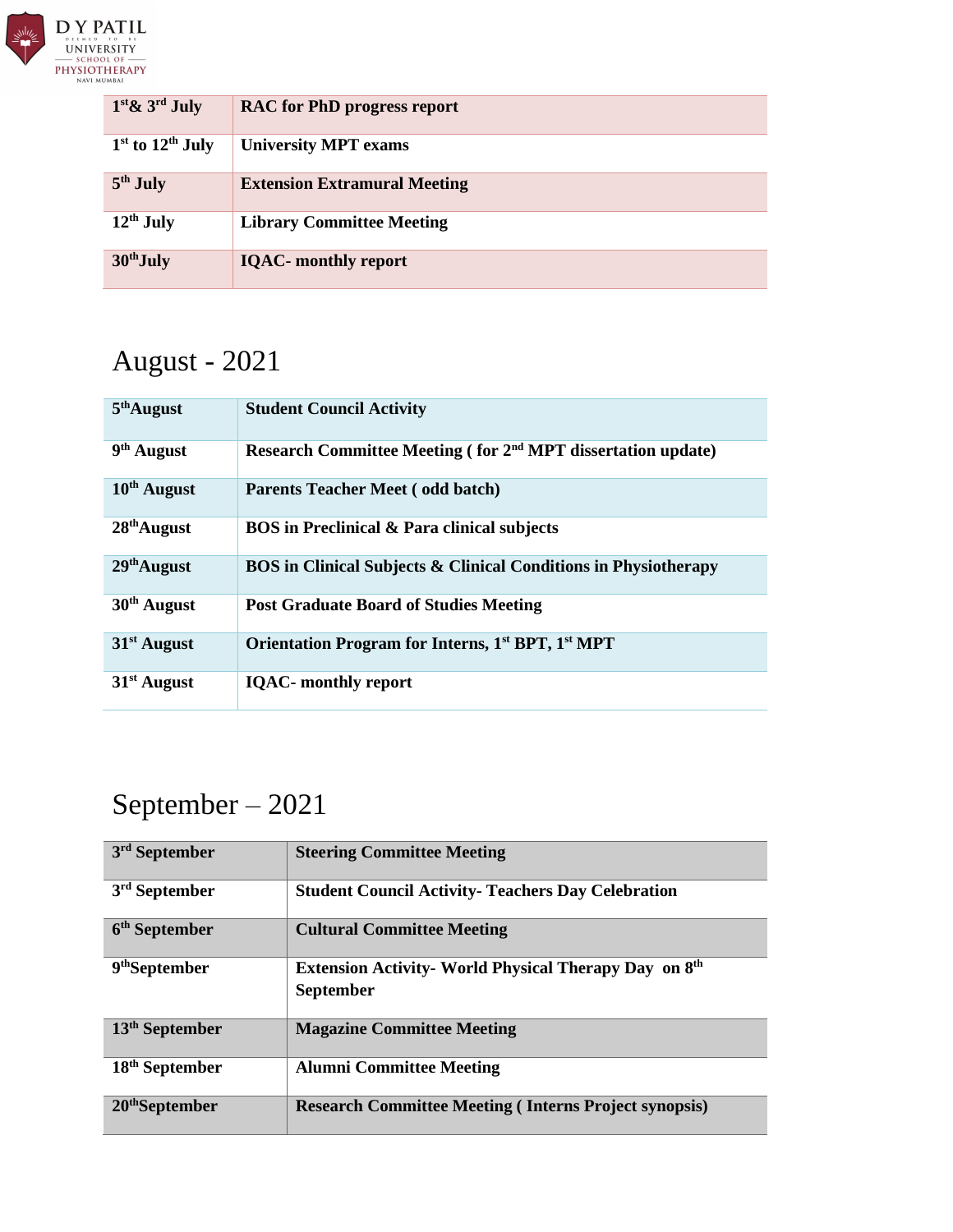

| $22nd$ September | <b>Extention/ Academic Activity- World Alzhiemers Day</b> |
|------------------|-----------------------------------------------------------|
| $28th$ September | <b>IQAC-</b> monthly report                               |
| $29th$ September | <b>World Heart Day</b>                                    |

### October – 2021

| $1st / 2nd$ Week         | Prelim Examination October Batches in 1st/2 <sup>nd</sup> wk Oct |
|--------------------------|------------------------------------------------------------------|
| 3rd to 18th October      | <b>International Study tour</b>                                  |
| 4 <sup>th</sup> October  | <b>Student Council Meeting</b>                                   |
| 11 <sup>th</sup> October | <b>Magazine Committee Meeting</b>                                |
| 16 <sup>th</sup> October | <b>Musculoskeletal Dept Activity for WorldSpine Day</b>          |
| 18 <sup>th</sup> October | <b>Exam Committee Meeting- to finalise Terminals Schedule</b>    |
| 3rd/4th Week             | <b>Prelim Examination October Batches</b>                        |
| 22 <sup>nd</sup> October | <b>Founder's Day</b>                                             |
| 29 <sup>th</sup> October | <b>Neuro Department Activity for World Stroke Day</b>            |
| 30 <sup>th</sup> October | Research Committee Meeting (4 <sup>th</sup> Year Project update) |
| 30 <sup>th</sup> October | <b>IQAC-</b> monthly report                                      |

## November – 2021

| 15 <sup>th</sup> November | <b>Extention Activity-World Diabetes Day</b> |
|---------------------------|----------------------------------------------|
| 20 <sup>th</sup> November | <b>Research Committee Meeting</b>            |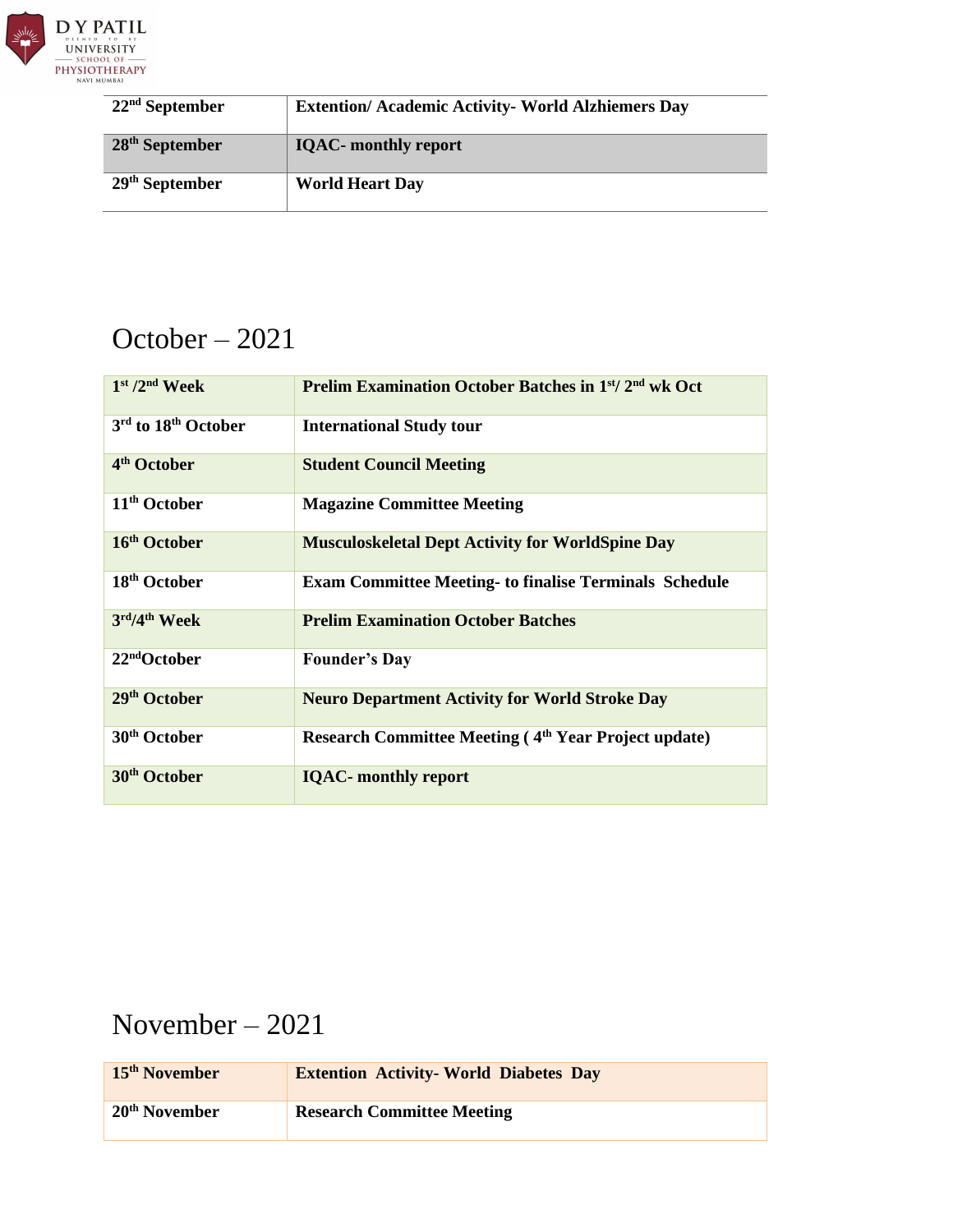

| $22nd$ November           | <b>Extension Extramural Committee Meeting</b>         |
|---------------------------|-------------------------------------------------------|
| $27th$ November           | <b>Community Dept Activity- Anti Obesity Day</b>      |
|                           | <b>Lung Cancer Awareness Month</b>                    |
| 29 <sup>th</sup> November | <b>Academic Activities Meeting</b>                    |
| 29 <sup>th</sup> November | <b>Research Committee- MPT 2- dissertation update</b> |
| 30 <sup>th</sup> November | <b>IQAC-</b> monthly report                           |

## December – 2021

| 4 <sup>th</sup> December  | <b>Sports Dept Activity-International Day for Disabled</b><br><b>Person(Paralympics or similar)</b> |
|---------------------------|-----------------------------------------------------------------------------------------------------|
| 13 <sup>th</sup> December | <b>Research Committee Meeting (MPT1- synopsis presentation)</b>                                     |
| 18 <sup>th</sup> December | <b>Student Council Meeting</b>                                                                      |
| 20 <sup>th</sup> December | <b>IQAC</b> Meeting                                                                                 |
| 22 <sup>nd</sup> December | <b>Alumni Meet/ Activity</b>                                                                        |
| 25 <sup>th</sup> December | <b>Magazine Committee Meeting</b>                                                                   |
| $1st$ to $4th$ week       | Terminal Examination June Batches 1 <sup>st</sup> -4 <sup>th</sup> wk                               |
| 27 <sup>th</sup> December | <b>Steering Committee Meeting</b>                                                                   |
| 30 <sup>th</sup> December | <b>IQAC-</b> monthly report                                                                         |

## January – 2022

| $2nd$ January | <b>Parents Teacher Meeting</b>                                                |
|---------------|-------------------------------------------------------------------------------|
| $1st$ week    | <b>Research Advisory Committee- PhD Project Report</b><br><b>Presentation</b> |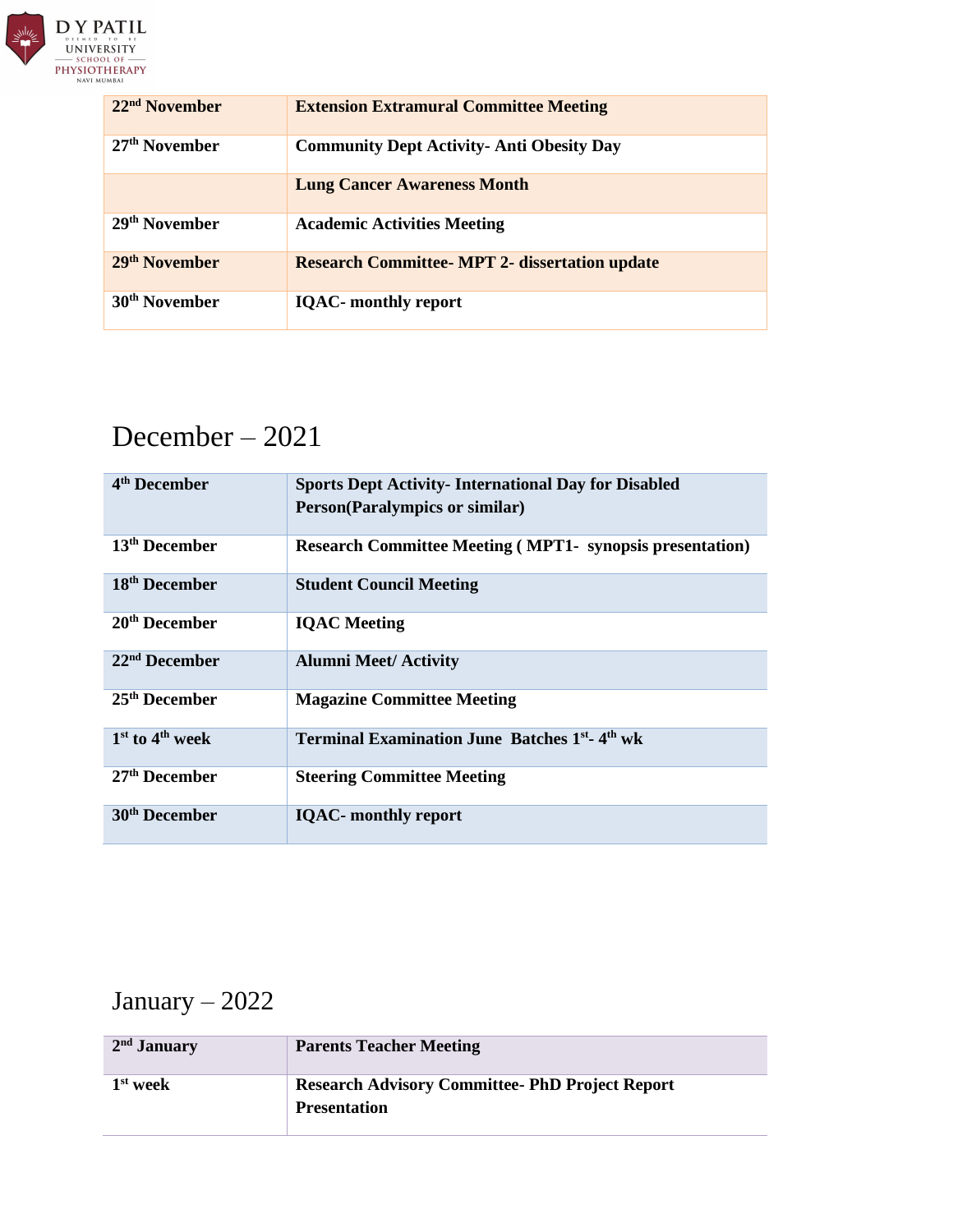

| 8 <sup>th</sup> January     | <b>Post Graduate Board of Studies Meeting</b>                                      |
|-----------------------------|------------------------------------------------------------------------------------|
| $13th$ January              | <b>Extension Extramural Activities- New plans for new term</b>                     |
| $15th$ January              | <b>BOS</b> in Clinical Subjects and Clinical Conditions in<br><b>Physiotherapy</b> |
| $17th$ January              | <b>BOS</b> in Preclinical & Paraclinical subjects                                  |
| $26th$ January              | <b>Republic Day: Flag Hoisting</b>                                                 |
| By 31 <sup>st</sup> January | Submission of PG Dissertations by 31 <sup>st</sup> January                         |
| $31st$ Jan                  | <b>MPT Disseration submission</b>                                                  |
| $31st$ Jan                  | <b>IQAC-</b> monthly report                                                        |

## February – 2022

| 4 <sup>th</sup> February  | <b>Magazine Committee Meeting</b>                                                   |
|---------------------------|-------------------------------------------------------------------------------------|
| 5 <sup>th</sup> February  | <b>Extention Activity- World Cancer Day</b>                                         |
| 7 <sup>th</sup> February  | <b>Extension Extramural Committee Activity</b>                                      |
| 9 <sup>th</sup> February  | <b>Exam Committee Meeting-finalise dates for prelims/ Odd batch</b><br><b>Terms</b> |
| $21st$ February           | <b>Research Committee Meeting</b>                                                   |
| 28 <sup>th</sup> February | <b>IQAC-</b> monthly report                                                         |

#### March – 2022

| 5 <sup>th</sup> March | Library Committee Meeting – Finalise Purchase Order      |
|-----------------------|----------------------------------------------------------|
| 8 <sup>th</sup> March | Gender Sensitisation-International Women's Day 8th March |
| TBA                   | <b>Annual College Magazine Release</b>                   |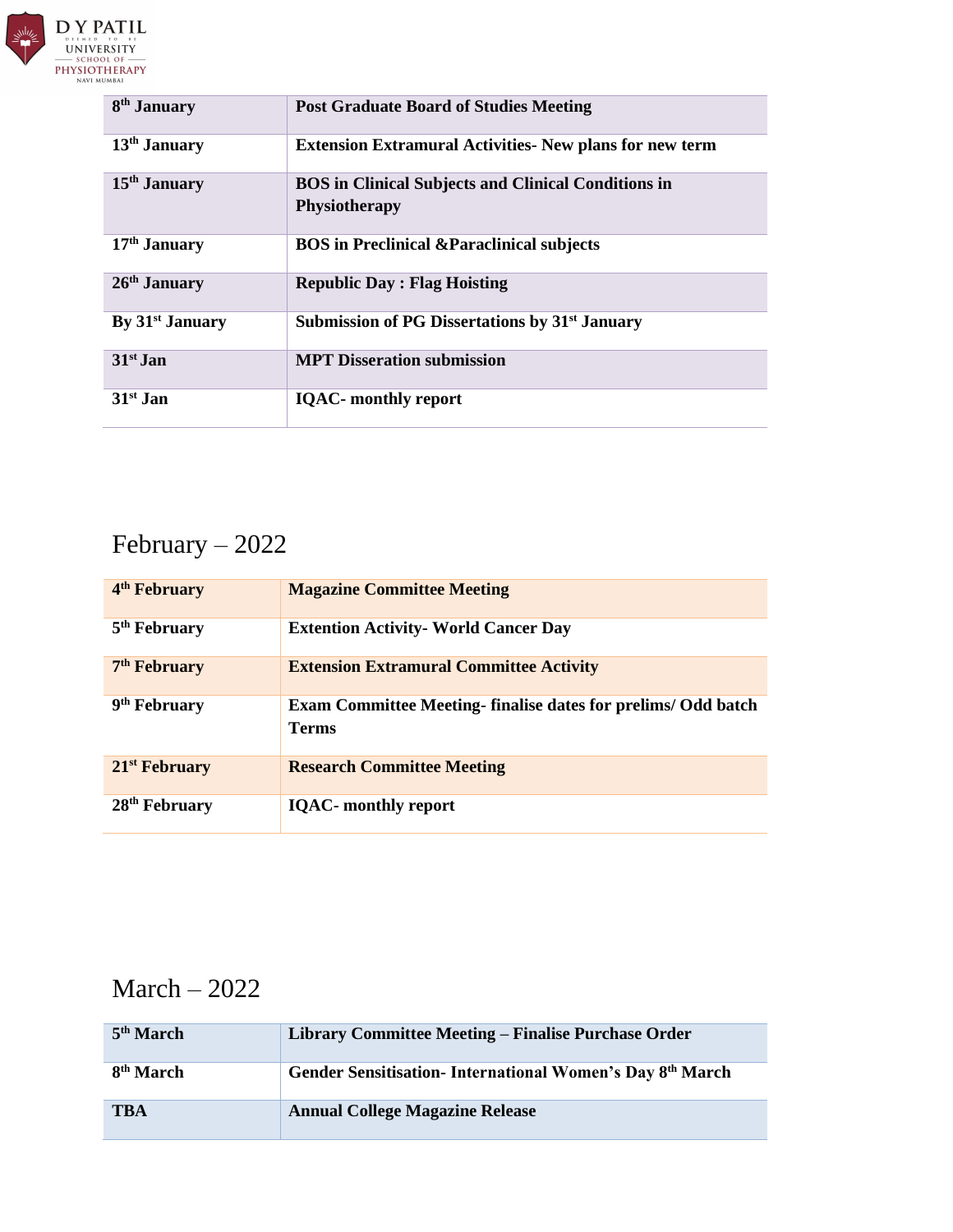

| 21 <sup>st</sup> March | <b>Steering Committee Meeting</b> |
|------------------------|-----------------------------------|
| 25 <sup>th</sup> March | <b>IQAC-</b> monthly report       |

# April -2022

| $1st$ to 4 <sup>th</sup> week | <b>June Batch – Preliminary Examination 1st. 4th wk</b> |
|-------------------------------|---------------------------------------------------------|
| $11th$ April                  | <b>Purchase Committee Meeting- New Requirements</b>     |
| $25th$ April                  | <b>Academic Activities</b>                              |
| $30th$ April                  | <b>IQAC-</b> monthly report                             |

## May – 2022

| $\vert 1^{st}$ May                             | Maharashtra Day                                                            |
|------------------------------------------------|----------------------------------------------------------------------------|
| $3rd$ May                                      | <b>World Asthma Day</b>                                                    |
| $\frac{1 \text{st}}{4}$ / 4 <sup>th</sup> week | Academic Activities Meeting- discuss syllabus distribution for<br>new term |
| <b>VACATIONS</b>                               |                                                                            |

## June - 2022

| $1st$ to $4th$ week  | University Exams JuneBatch 1 <sup>st</sup> -4 <sup>th</sup> week |
|----------------------|------------------------------------------------------------------|
| 4 <sup>th</sup> June | <b>Academic Activities Committee Meeting</b>                     |
| 6 <sup>th</sup> June | <b>IOAC</b> Meeting                                              |